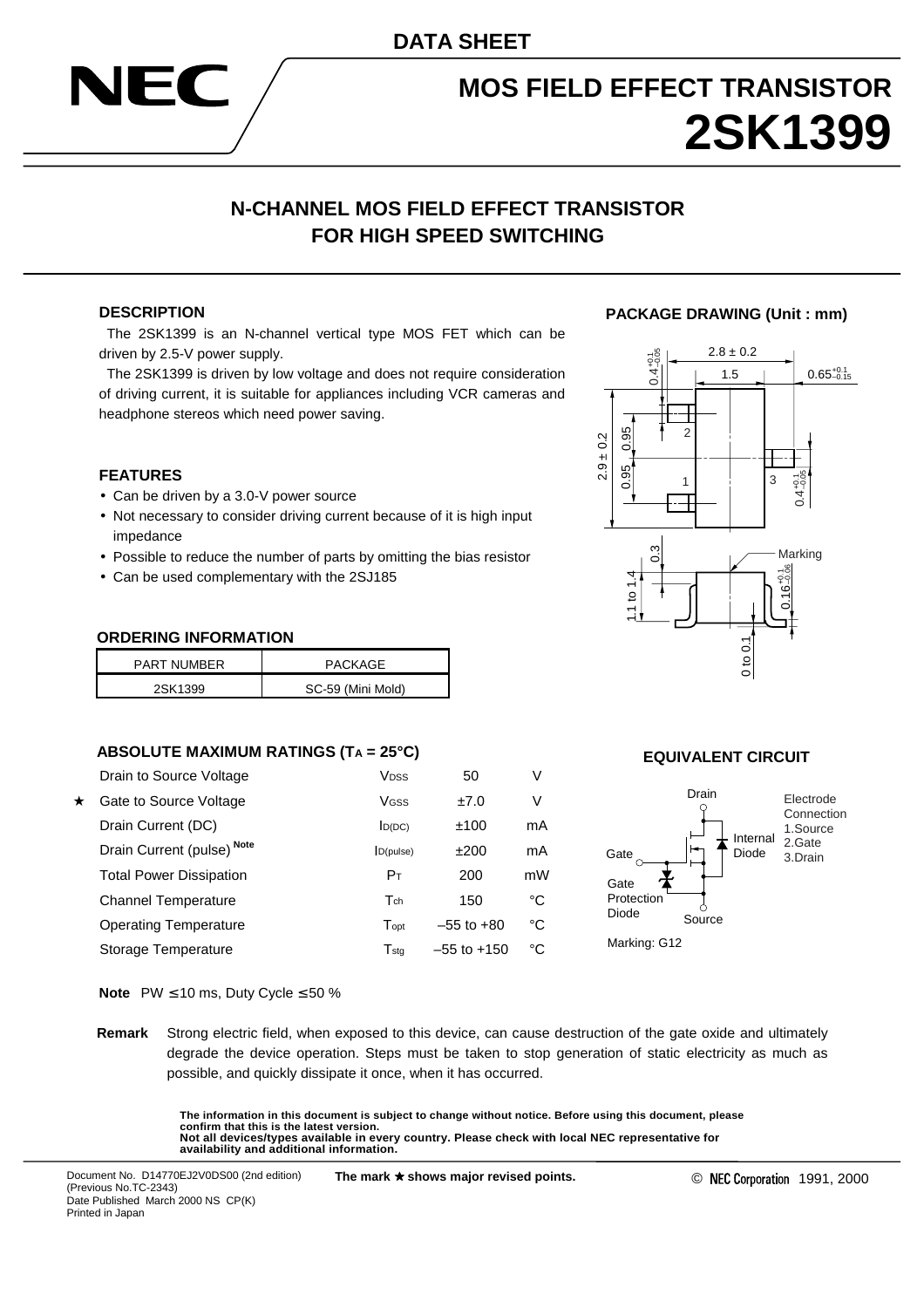### **ELECTRICAL CHARACTERISTICS (TA = 25°C)**

**NEC** 

|         | <b>CHARACTERISTICS</b>              | <b>SYMBOL</b>               | <b>TEST CONDITIONS</b>                 | MIN. | TYP. | MAX. | <b>UNIT</b> |
|---------|-------------------------------------|-----------------------------|----------------------------------------|------|------|------|-------------|
|         | Drain Cut-off Current               | <b>I</b> <sub>pss</sub>     | $V_{DS}$ = 50 V, $V_{GS}$ = 0 V        |      |      | 10   | μA          |
| $\star$ | Gate Leakage Current                | lgss                        | $V_{GS} = \pm 7.0 V$ , $V_{DS} = 0 V$  |      |      | ±5.0 | μA          |
|         | Gate Cut-off Voltage                | $V$ GS(off)                 | $V_{DS} = 3.0 V$ , $I_D = 1.0 \mu A$   | 0.9  | 1.2  | 1.5  | V           |
|         | <b>Forward Transfer Admittance</b>  | yfs                         | $V_{DS} = 3.0 V$ , $I_D = 10$ mA       | 20   | 38   |      | mS          |
|         | Drain to Source On-state Resistance | RDS(0n)1                    | $V_{GS} = 2.5 V$ , $I_D = 10$ mA       |      | 22   | 40   | $\Omega$    |
|         |                                     | $R_{DS(on)2}$               | $V_{GS} = 4.0 V$ , $I_D = 10 mA$       |      | 14   | 20   | Ω           |
|         | Input Capacitance                   | $C$ <sub>iss</sub>          | $V_{DS} = 3.0 V$                       |      | 8    |      | pF          |
|         | <b>Output Capacitance</b>           | $\mathsf{C}$ <sub>oss</sub> | $V$ Gs = 0 V                           |      | 7    |      | pF          |
| $\star$ | Reverse Transfer Capacitance        | C <sub>rss</sub>            | $f = 1 MHz$                            |      | 3    |      | pF          |
|         | Turn-on Delay Time                  | $t_{d(on)}$                 | $V_{DD} = 3.0 V$                       |      | 15   |      | ns          |
|         | <b>Rise Time</b>                    | $t_{r}$                     | $I_D = 20 \text{ mA}$                  |      | 100  |      | ns          |
|         | Turn-off Delay Time                 | $t_{d(off)}$                | $V$ <sub>GS(on)</sub> = $3.0$ V        |      | 30   |      | ns          |
|         | Fall Time                           | tf                          | $R_G = 10 \Omega$ , $R_L = 150 \Omega$ |      | 35   |      | ns          |

#### **TEST CIRCUIT 1 SWITCHING TIME TEST CIRCUIT 2 GATE CHARGE** ★



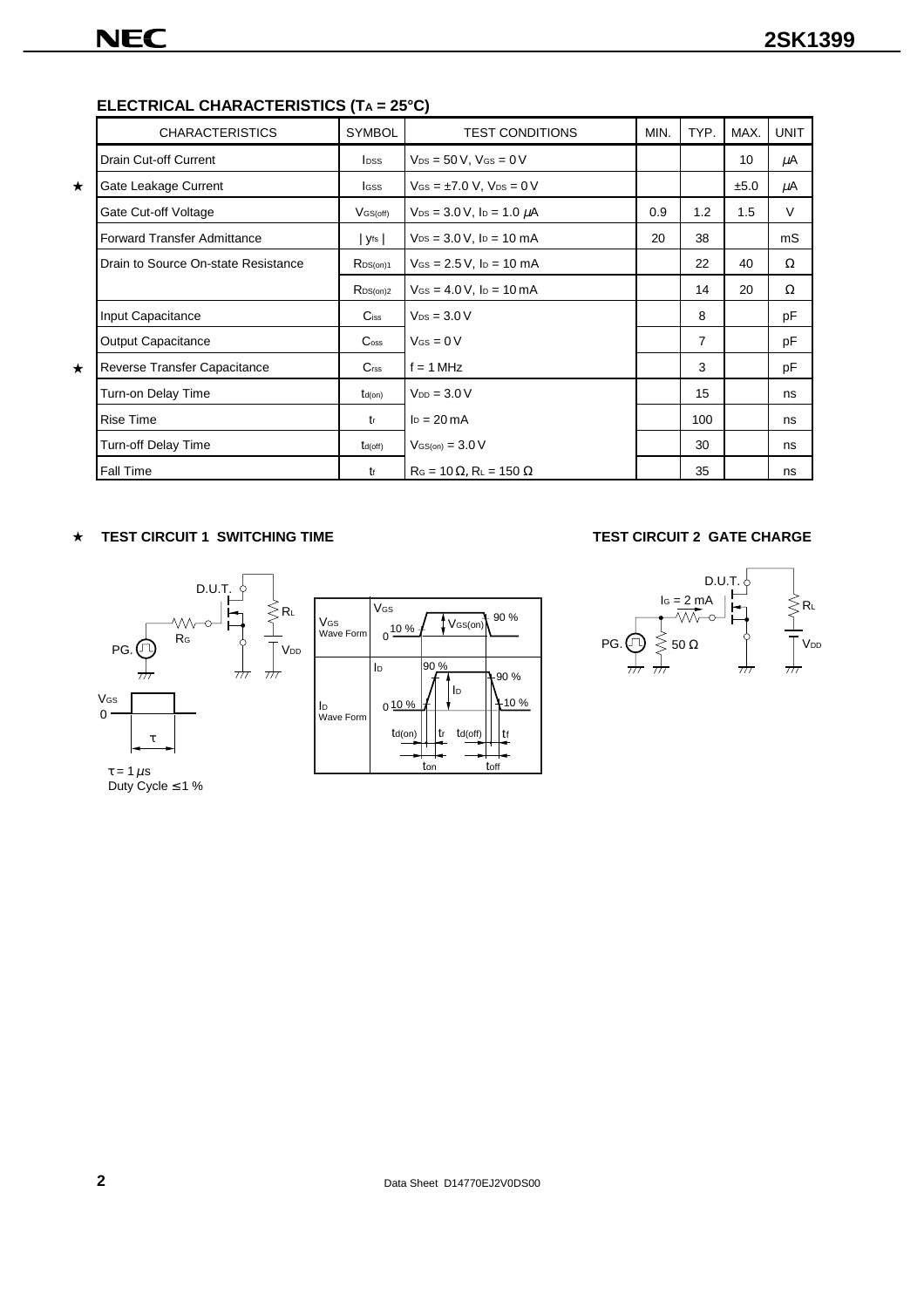#### **TYPICAL CHARACTERISTICS (TA = 25°C)**



DRAIN CURRENT vs. DRAIN TO SOURCE VOLTAGE

 $V_{GS}$  = 4.5 V

Pulse measurement

 $4.0 V$ 

80

★

100











I<sub>D</sub> - Drain Current - mA ID - Drain Current - mA 60 40 2.5 V 20 0 0 0.5 2 1 1.5 V<sub>DS</sub> - Drain to Source Voltage - V GATE TO SOURCE CUT-OFF VOLTAGE vs. CHANNEL TEMPERATURE Vestori - Gate to Source Cut-off Voltage - V 2.0 Vɒs = 3.0 V<br>Iɒ = 1 μA 1.5



Data Sheet D14770EJ2V0DS00 **3**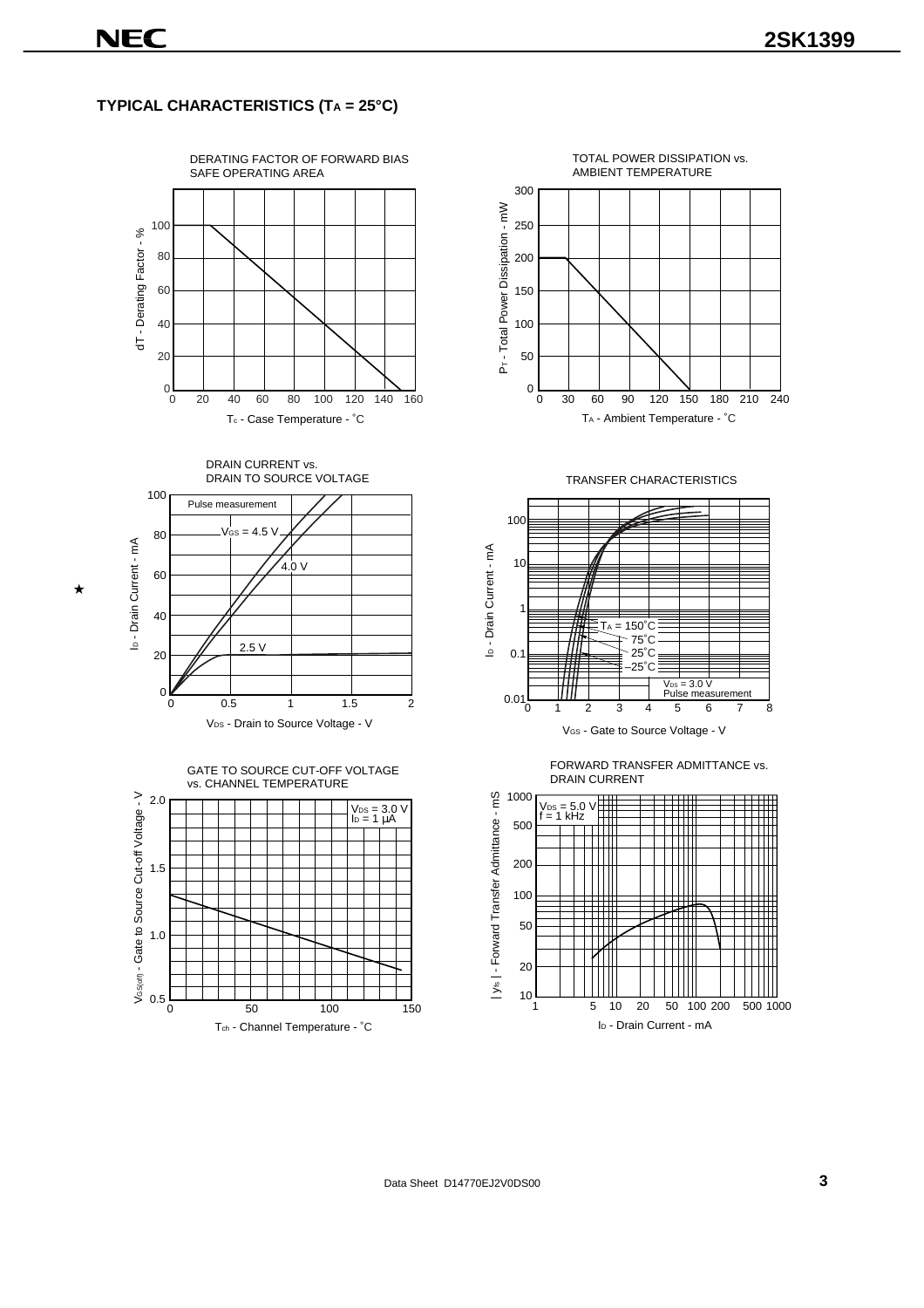



**4** Data Sheet D14770EJ2V0DS00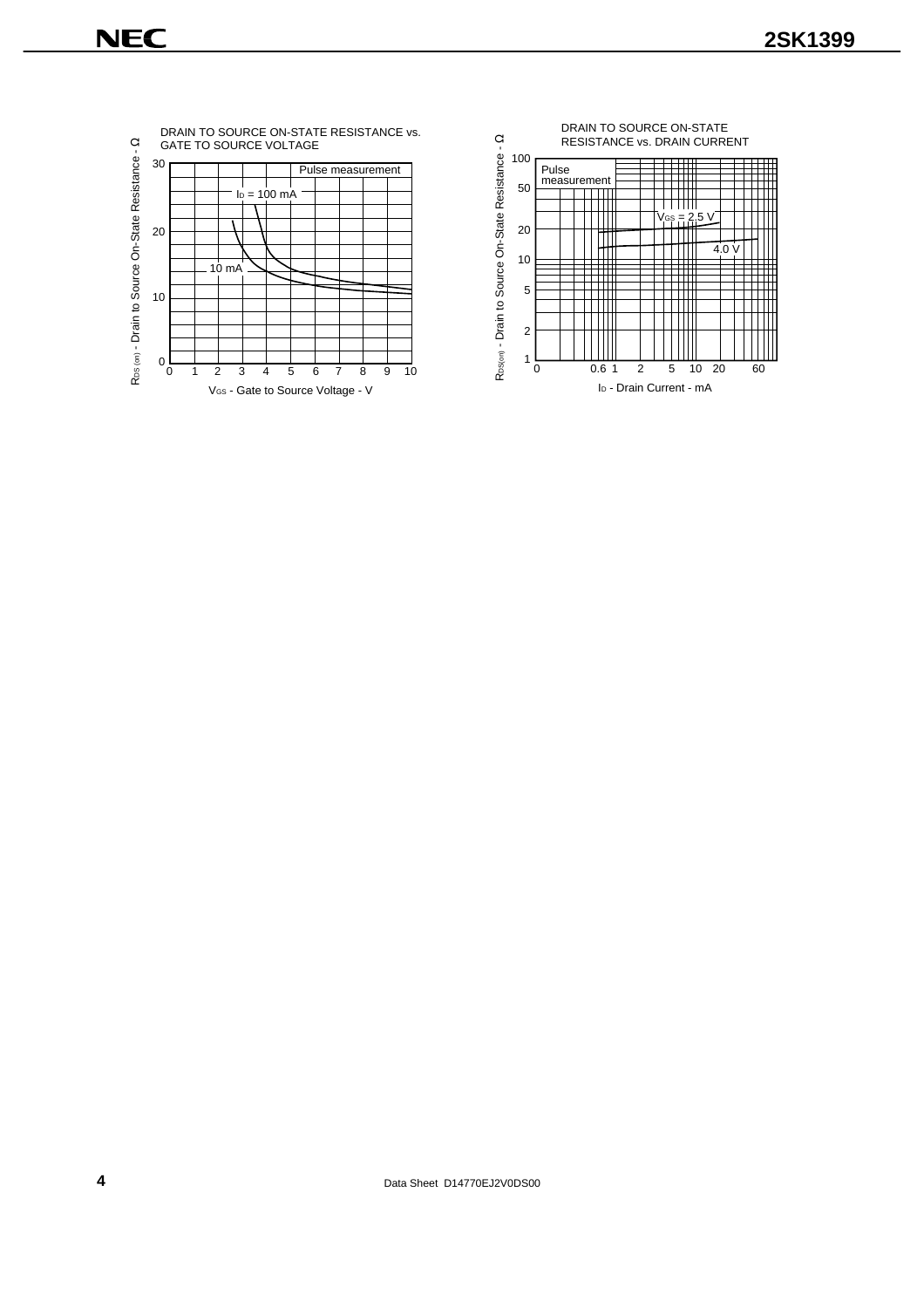$[MEMO]$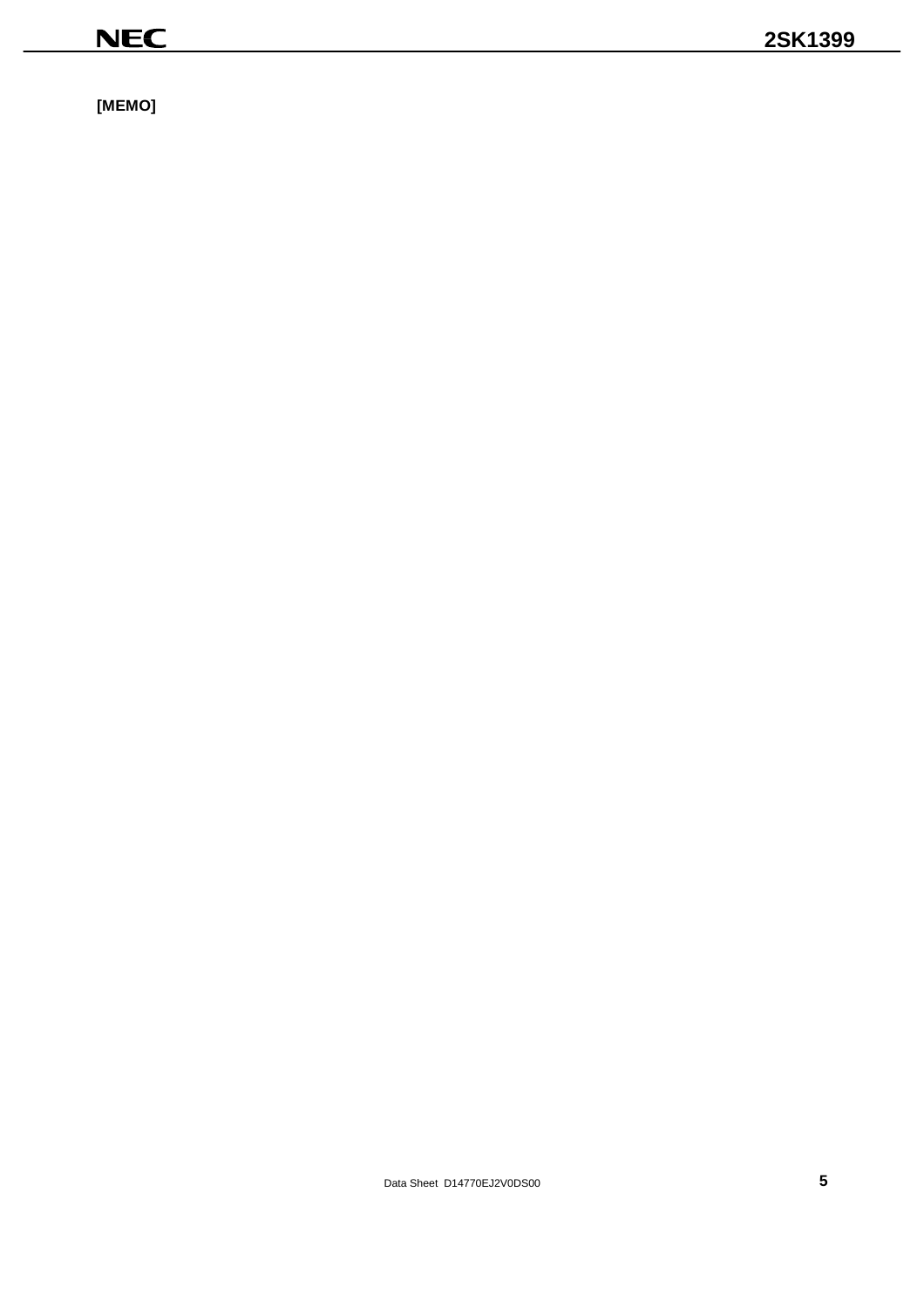$[MEMO]$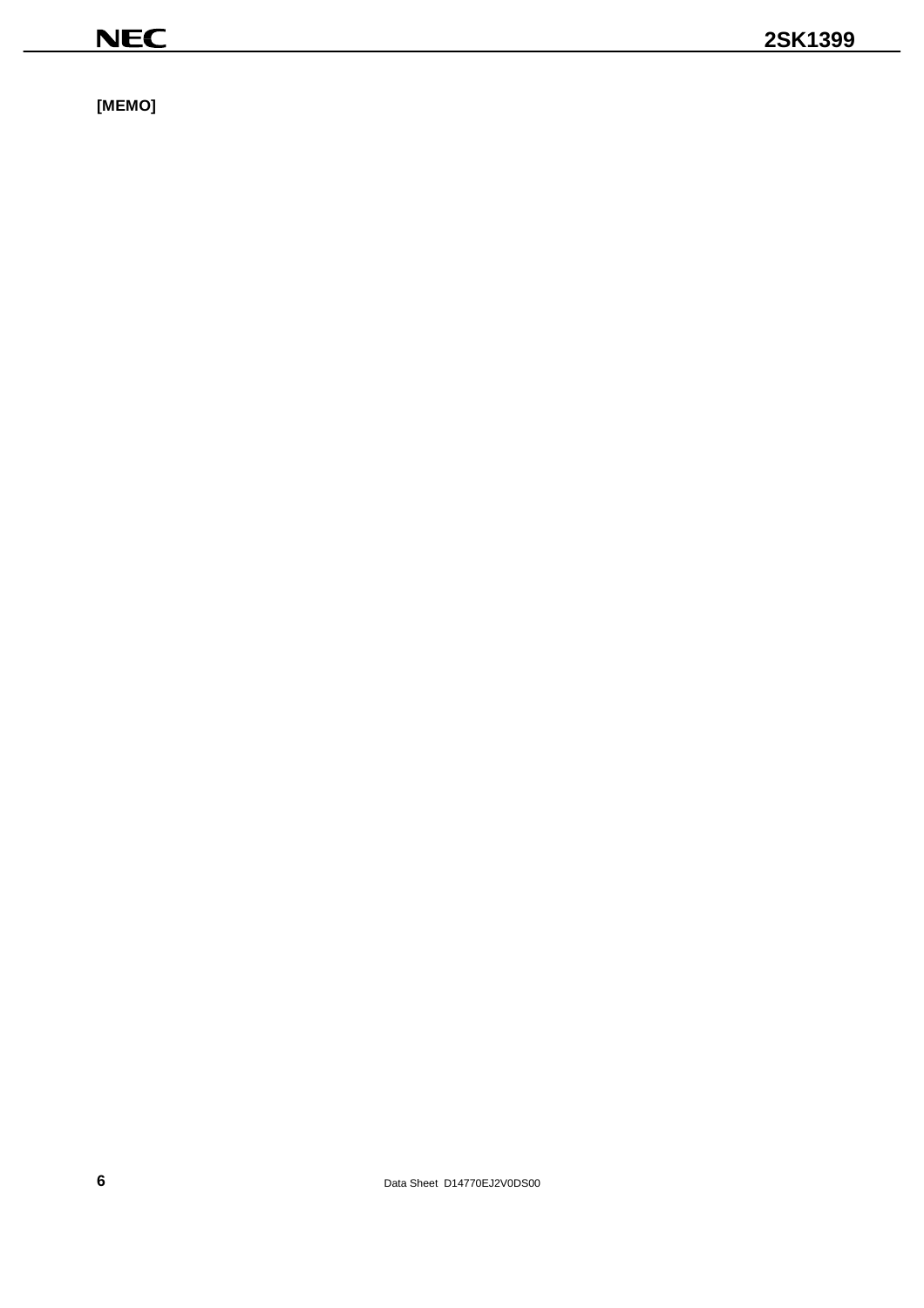$[MEMO]$